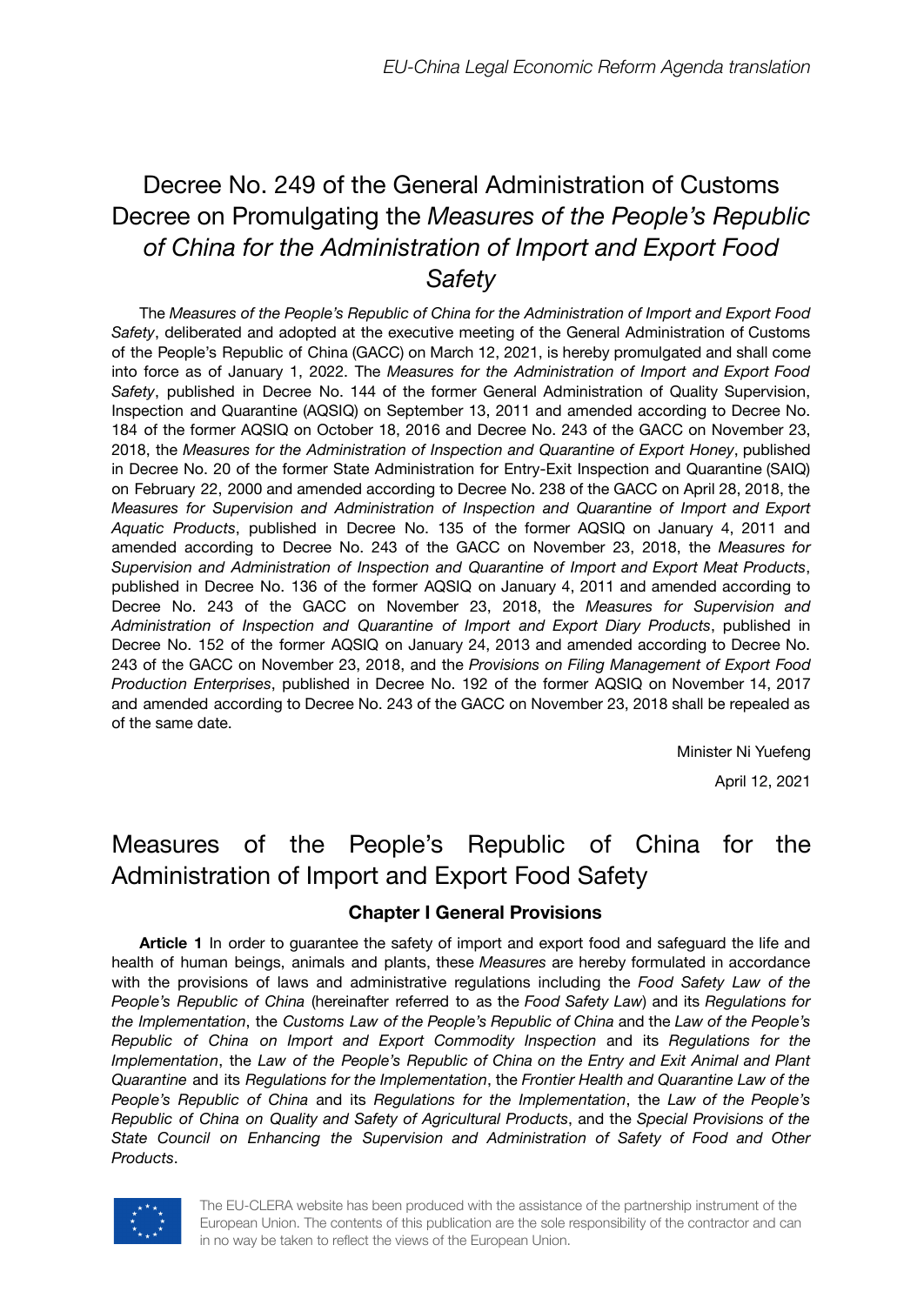**Article 2** The following activities shall be carried out in compliance with these *Measures*:

(I) Production and operation of import and export food; and

(II) Supervision and administration exercised by the Customs on import and export food producers and operators and on the safety of food they import and export.

The production and operation activities of import and export food additives and food-related products shall be carried out in accordance with relevant provisions of the General Administration of Customs (GACC).

**Article 3** The work on import and export food safety shall be handled in the principles of prioritizing safety, focusing on prevention, managing risks, exercising whole-process control, and pursuing international co-governance.

**Article 4** Import and export food producers and operators shall be held accountable for the safety of import and export food they produce and handle.

Import and export food producers and operators shall carry out production and operation of import and export food in accordance with international treaties or agreements that China has concluded or joined in and Chinese laws, regulations and national food safety standards, accept the supervision and administration in accordance with the law, ensure import and export food safety, be responsible to the society and the public, and assume social responsibilities.

**Article 5** The GACC shall be in charge of the supervision and administration of import and export food safety in the country.

The Customs at various levels shall be responsible for the supervision and administration of import and export food safety in areas within their jurisdiction.

**Article 6** The Customs shall use IT-enabled approaches to improve the supervision and administration of import and export food safety.

**Article 7** The Customs shall enhance the publicity of and education on import and export food safety, and carry out public education on laws and administrative regulations on food safety, national food safety standards, and relevant knowledge.

The Customs shall strengthen exchanges and cooperation with international organizations on food safety, foreign government agencies, foreign food industry associations, and foreign consumer associations, so as to create a paradigm of international co-governance of import and export food safety.

**Article 8** The Customs personnel who engage in the supervision and administration of import and export food safety shall possess relevant professional knowledge.

#### **Chapter II Food Import**

**Article 9** Import food shall conform to Chinese laws and regulations and national food safety standards, and special requirements, if any, in international treaties or agreements that China has concluded or joined in.

Where there is no national food safety standards on some import food, such food shall conform to requirements in the temporarily applicable standards published by the department of health administration of the State Council.

For food produced using new food materials, administrative licensing for new food materials issued by the department of health administration of the State Council shall be obtained in accordance with the provisions in Article 37 of the *Food Safety Law*.

**Article 10** The Customs shall conduct conformity assessment of import food in accordance with provisions in relevant laws and administrative regulations on import and export commodity inspection.

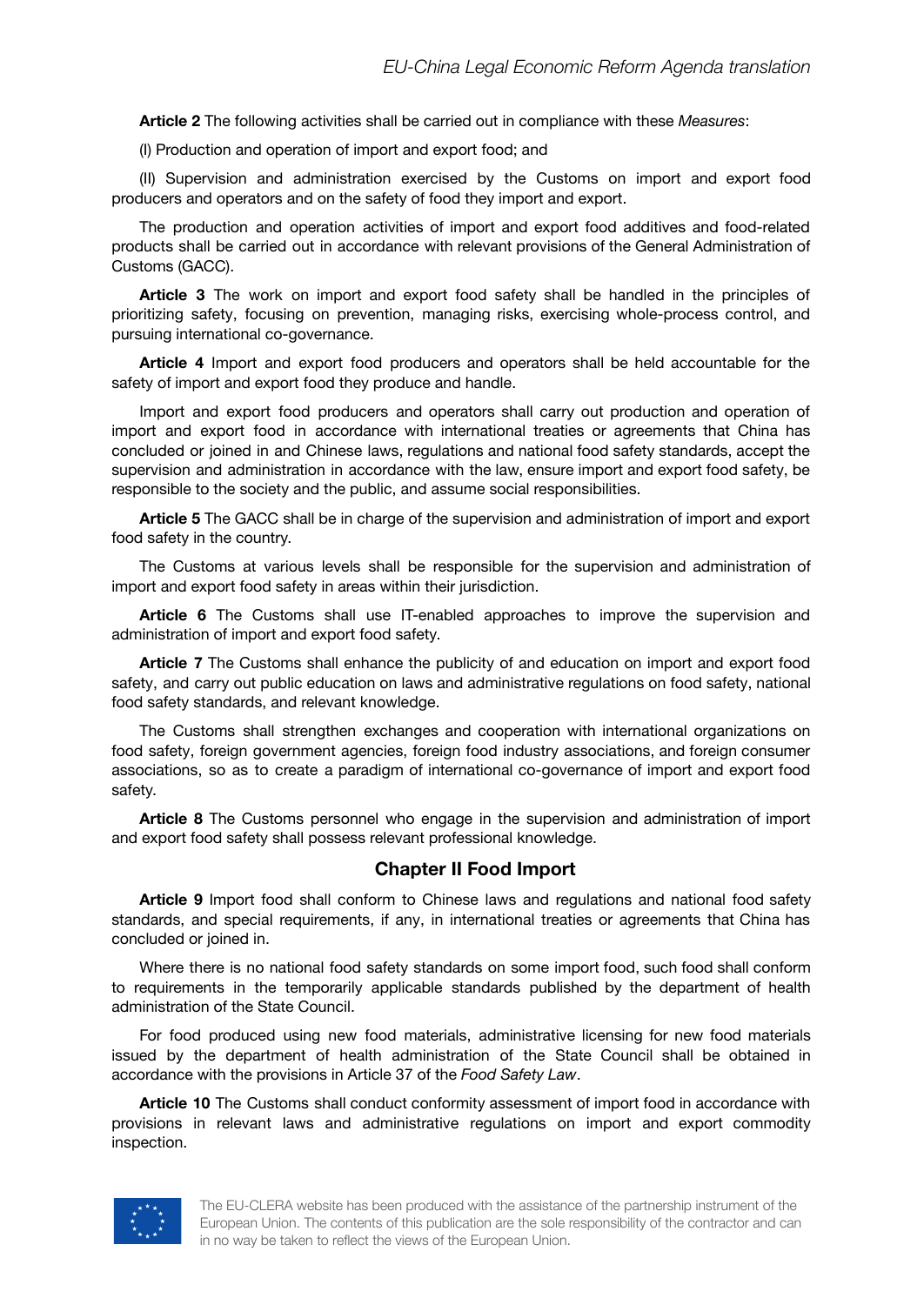The conformity assessment of import food includes: assessment and review of the food safety management system of a foreign country/region which exports food to China (hereinafter referred to as the foreign country/region), registration of overseas production enterprises, record filing and assurance of conformity of importers and exporters, quarantine approval of entry animals and plants, verification of conformity certification documents attached, document review, on-site inspection, supervision and sample testing, examination of import and sales records, and various combinations of such measures.

**Article 11** The GACC may assess and review the food safety management system and food safety situations of a foreign country/region, and determine the inspection and quarantine requirements in accordance with the assessment and review results.

**Article 12** The GACC may initiate an assessment and review of a foreign country/region under any of the following circumstances:

(I) Where the foreign country/region applies for the export of a certain category/kind of food to China for the first time;

(II) Where the foreign country/region has made a significant adjustment to its laws, regulations and regulatory authorities on food safety or animal and plant quarantine;

(III) Where the competent authority of the foreign country/region applies for any significant adjustment to inspection and quarantine requirements for a certain category/kind of food the country/region exports to China;

(IV) Where any major animal or plant disease or food safety incident has occurred in the foreign country/region;

(V) Where the Customs identifies serious problems in the food exported to China and deems that there is any animal or plant disease or food safety risk; or

(VI) Other circumstances in which an assessment and review is required.

**Article 13** The assessment and review of the food safety management system of a foreign country/region mainly includes assessment and confirmation of the following items:

(I) Laws and regulations related to food safety and animal and plant quarantine;

(II) Regulatory authorities for supervision and administration of food safety;

(III) Spread of animal or plant diseases and control measures;

(IV) Management and control of pathogenic microorganisms, pesticides and veterinary drugs, and contaminants, among others;

(V) Safety and sanitation control of food production, processing, transportation and storage;

(VI) Supervision and administration of export food safety;

(VII) Food safety protection, traceability and recall systems;

(VIII) Early-warning and emergency response mechanisms;

(IX) Technical support capacity; and

(X) Other situations involving animal or plant disease and food safety.

**Article 14** The GACC may organize experts to carry out the assessment and review by means of document review, video inspection, on-site inspection, and various combinations of such measures.

**Article 15** The GACC shall organize experts to review documents, including application materials and written assessment questionnaires, submitted by the country/region undergoing assessment and review. The authenticity, integrity and validity of the materials will be examined in the document review. According to the document review results, the GACC may require the competent authority of the country/region to supplement information or materials that are absent.

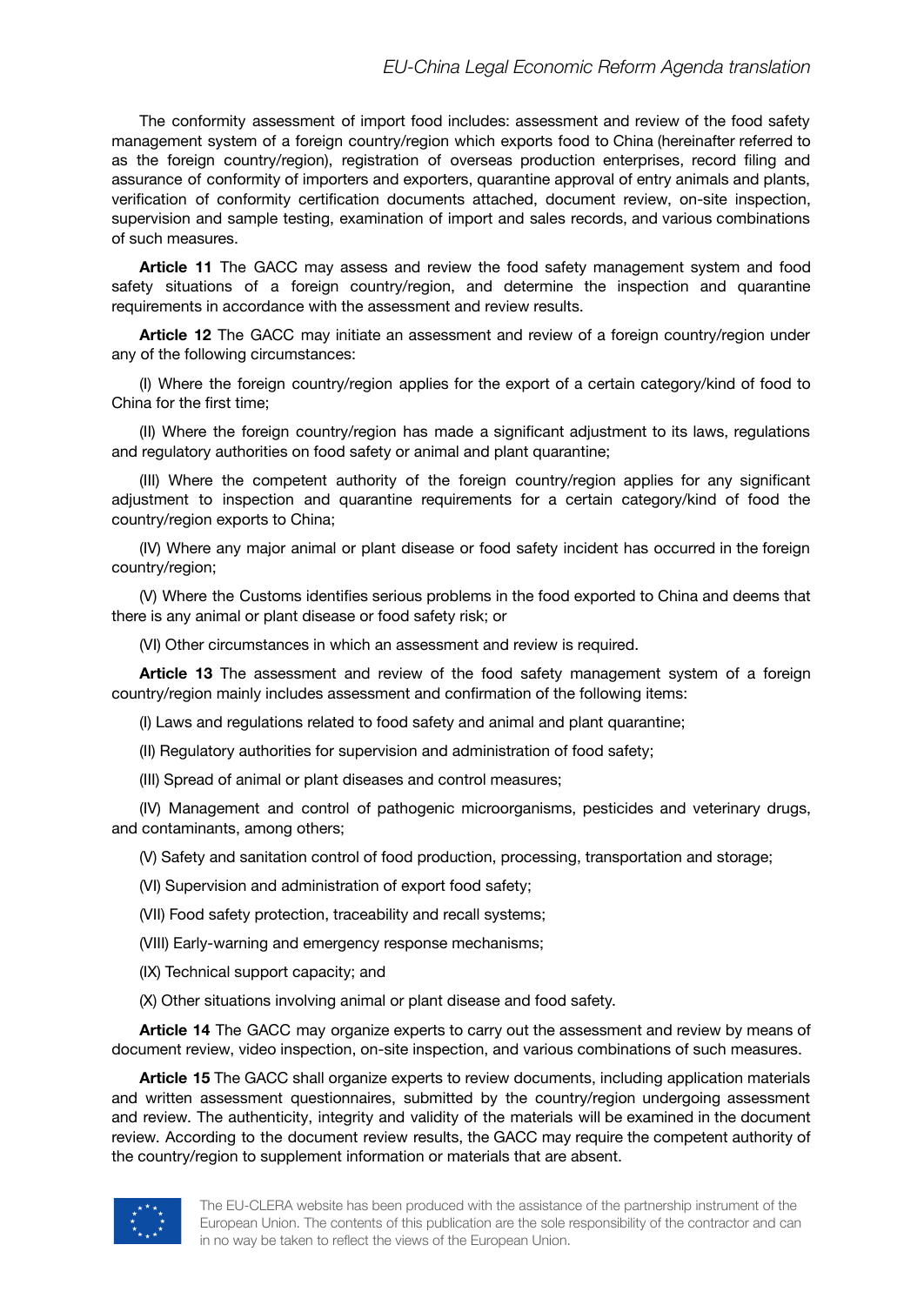For a country/region which has passed the document review, the GACC may organize experts to conduct video inspection or on-site inspection of its food safety management system. It may require the competent authority of the country/region and relevant enterprises to rectify any problems identified.

The country/region shall provide necessary assistance to the assessment and review.

**Article 16** For any country/region undergoing the assessment and review, the GACC may terminate the assessment and review and notify the competent authority of the country/region of the termination under any of the following circumstances:

(I) Where the country/region fails to respond to the written assessment questionnaire within 12 months of receiving the questionnaire;

(II) Where the country/region fails to supplement information and materials within three months of receiving the notice from the GACC;

(III) Where a significant animal or plant disease or major food safety incident occurs in the country/region;

(IV) Where the country/region fails to cooperate with China on video inspection or on-site inspection, or fails to effectively make rectifications; or

(V) Where the country/region applies for termination of the assessment and review.

Under the first two circumstances in the preceding paragraph, the competent authority of the country/region may apply for an extension on account of special reasons and, upon the approval of the GACC, submit relevant materials before the new deadline determined by the GACC.

**Article 17** After the assessment and review, the GACC shall notify the competent authority of the country/region undergoing the assessment and review of the assessment and review results.

**Article 18** The GACC shall implement registration-based administration over overseas production enterprises which export food to China, and publish the list of registered enterprises.

**Article 19** Overseas exporters or agents exporting food to China (hereinafter referred to as overseas exporters or agents) shall file records with the GACC.

Food importers shall file records with the local Customs of their domicile.

When overseas exporters or agents and food importers file records, they shall be held accountable for the authenticity and validity of the materials they provide.

The GACC is responsible for publishing the list of overseas exporters or agents and food importers which have filed records.

**Article 20** Where there is any change in the filed information of overseas exporters or agents and food importers, they shall, within 60 days from the date the change takes place, apply for the change of filed information with the agencies in charge of record filing.

Where the Customs finds that an overseas exporter or agent and food importer provides false information in record filing or that the filed information has not been changed in a timely manner, the Customs may order it to make corrections within a prescribed period.

**Article 21** The food importers shall establish the system of food import and sales records to faithfully record the food name, net content/specification, quantity, date of production, production or import batch number, shelf life, name, address and contact information of overseas exporters and purchasers, and delivery date, among others, and preserve relevant supporting documents. The records and documents shall be kept for no less than six months after the expiry of food shelf life; where the shelf life is not specified, the records and documents shall be kept for at least two years after the food is sold.

**Article 22** The food importers shall establish a system for review of overseas exporters and overseas production enterprises, with the review focus placed on the following items:

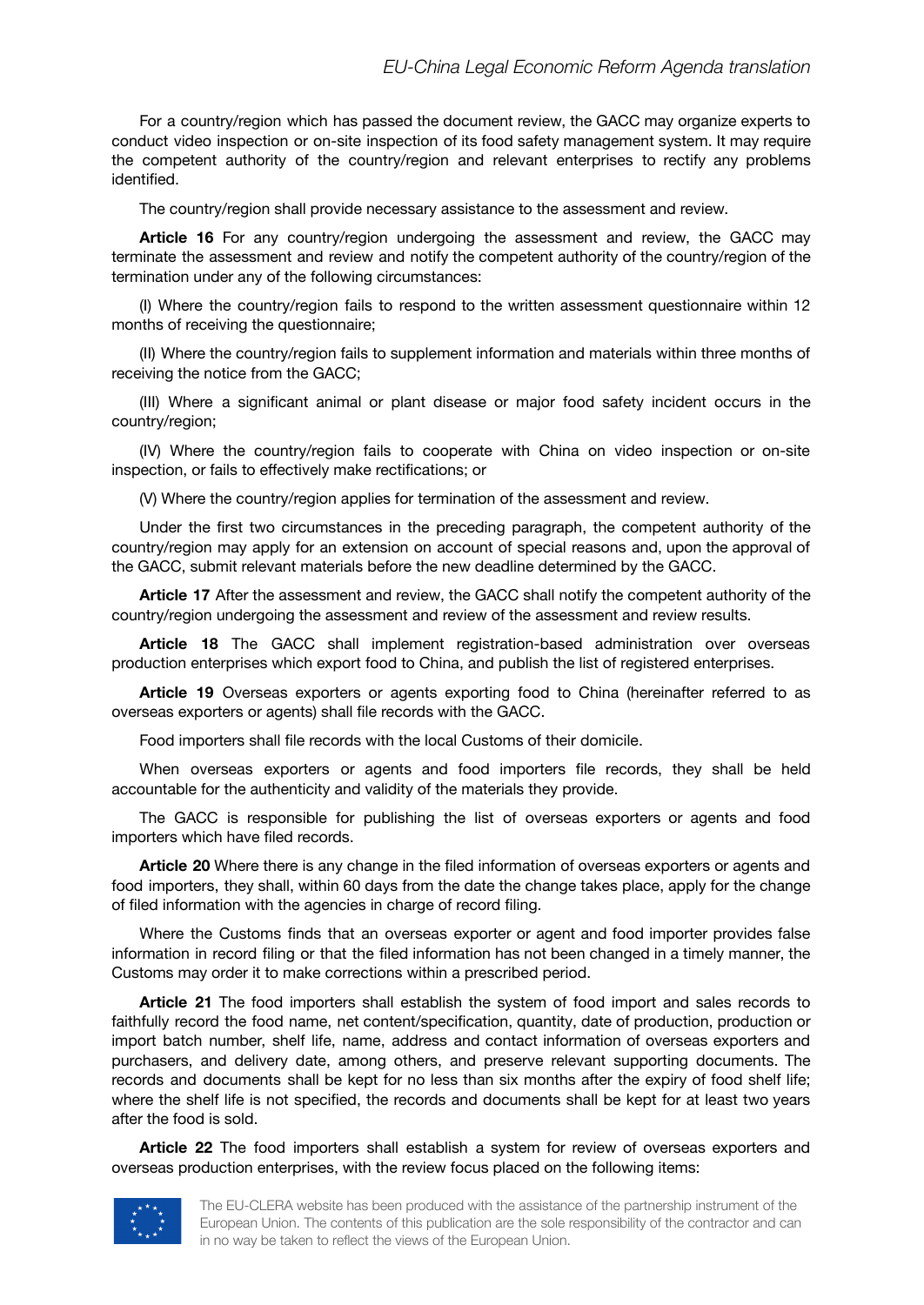(I) Formulation and implementation of food safety control measures; and

(II) How and how well they ensure the food conforms to Chinese laws and regulations and national food safety standards.

**Article 23** The Customs shall conduct supervision and inspection on food importers' implementation of review activities. The food importers shall actively cooperate on the supervision and inspection and truthfully provide relevant information and materials.

**Article 24** The Customs may, in accordance with the need of risk management, require import food to enter through designated ports and be inspected in designated regulatory sites. The list of designated ports and designated regulatory sites shall be published by the GACC.

**Article 25** The food importers or their agents shall truthfully declare with the Customs for import food.

**Article 26** The Customs shall perform quarantine of import food which is subject to entry quarantine in accordance with the law.

**Article 27** The Customs shall carry out quarantine examination and approval of import food that is subject to entry animal and plant quarantine examination and approval. The food importers shall obtain the entry animal and plant quarantine permit before signing trade contracts or agreements.

**Article 28** The Customs shall conduct on-site inspections on import food in accordance with the need of supervision and administration. The on-site inspections include but are not limited to the following items:

(I) Whether the means of transport and storage sites conform to safety and sanitation requirements;

(II) Whether the container number, seal number, identification information on the inner and outer packaging, and the actual condition of goods are consistent with the declaration information and attached documents;

(III) Whether food of animal or plant origin, packaging materials and bedding materials are involved in any circumstances as stipulated in Article 22 of the *Regulations for the Implementation of the Law of the People's Republic of China on the Entry and Exit Animal and Plant Quarantine*;

(IV) Whether the inner and outer packaging conforms to the requirements of national food safety standards, and whether there is any contamination, damage, soaking or leaking;

(V) Whether the labels, markings and instructions on the inner and outer packaging conform to laws, administrative regulations, national food safety standards, and requirements specified by the GACC;

(VI) Whether the sensory qualities of food conform to its proper qualities; and

(VII) Freshness of frozen and refrigerated food, whether the center temperature conforms to the requirements, whether there are any lesions, whether the freezing and refrigeration temperature conforms to the requirements specified in relevant standards, whether the temperature control equipment in the cold chain functions normally, and whether the temperature records conform to the requirements. A boiling test may be conducted where necessary.

**Article 29** The GACC shall formulate the annual national plan for supervision and sample testing of import food safety and the special plans for supervision and sample testing of import food safety, and organize the implementation of such plans.

**Article 30** The packaging, labels and identification of import food should comply with Chinese laws and regulations and national food safety standards; where instructions are required in accordance with the law, instructions in Chinese shall be provided.

For import fresh and frozen meat, the inner and outer packaging shall have labels in Chinese and English or Chinese and the language of the exporting country/region that are firm, clear and readily legible, which bear the following contents: country/region of origin, product name, registration

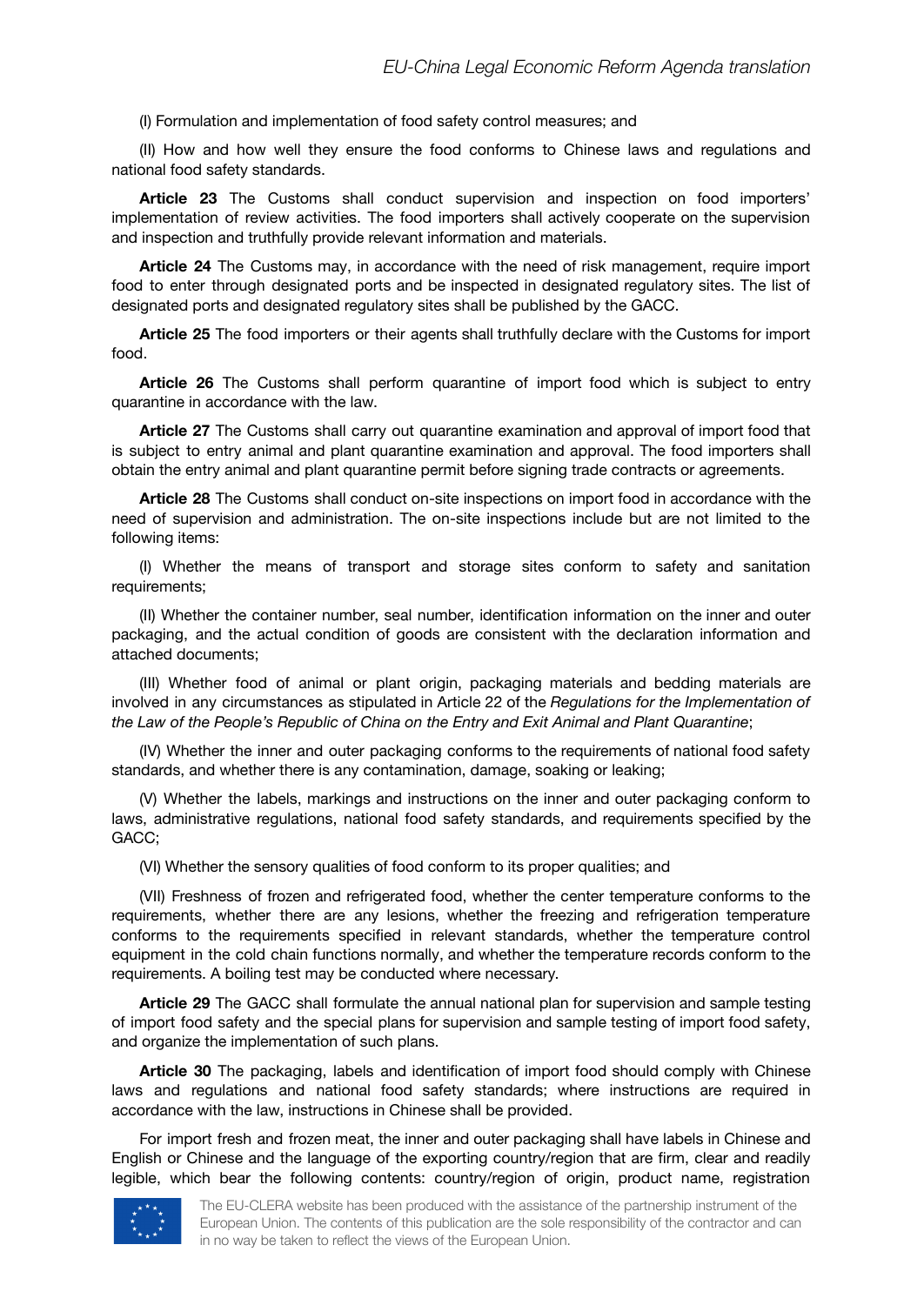number of the production enterprise, and production batch number; the outer packaging shall indicate in Chinese the product specification, place of production (specific down to state/province/city), destination, date of production, shelf life, and storage temperature, among others. The destination must be marked as the People's Republic of China, with the official inspection and quarantine marking of the exporting country/region affixed.

For import aquatic products, the inner and outer packaging shall have labels in Chinese and English or Chinese and the language of the exporting country/region that are firm, clear and readily legible, which bear the following contents: commodity name and scientific name, product specification, date of production, batch number, shelf life and storage conditions, means of production (ocean catch, freshwater catch, or aquaculture), production area (marine fishing area, freshwater fishing country or region, or country or region where the aquatic products come from), name, registration number and address (specific down to state/province/city) of all production and processing enterprises involved (including fishing vessels, processing vessels, transport vessels, and independent cold storage), and the destination must be marked as the People's Republic of China.

The Chinese labels of import dietary supplements and import food for special dietary purposes must be printed on the minimum sales packaging, and the affixing of such labels is not allowed.

Where special markings are required by relevant regulations on the inner and outer packaging of import food, such regulations shall be observed.

**Article 31** After arriving at the port, import food shall be stored in a site designated or accredited by the Customs; where the import food needs to be moved, an approval must be obtained from the Customs, and necessary safety protection measures shall be taken in accordance with the requirements of the Customs.

The designated or accredited sites shall conform to the requirements specified in laws, administrative regulations, and national food safety standards.

**Article 32** Bulk food commodity imports shall be inspected at the port of unloading in accordance with the requirements of the Customs.

**Article 33** Import food which is assessed as qualified in the conformity assessment by the Customs shall be allowed to be imported into China.

Where any import food is assessed as unqualified in the conformity assessment by the Customs, the Customs shall issue a certificate of inconformity; where the import food is assessed as unqualified for safety, health or environmental protection items, the Customs shall notify the food importer in writing and instruct it to destroy or return the food; where the import food is assessed as unqualified for any other items but meets the requirements after technical treatment, its import shall be allowed. Where technical treatment of relevant import food cannot be completed within a prescribed period or the food is still assessed as unqualified after technical treatment, the Customs shall instruct the importer to destroy or return the food.

**Article 34** Where any overseas food safety incident may lead to any food safety risk in China, or the Customs identifies any unqualified import food in exercising the supervision and administration of import food or identifies any other food safety problem, the GACC and the authorized Customs directly under GACC may, in accordance with risk assessment results, take control measures on the import food involved, such as increasing the proportion of supervision and sample testing.

Where the Customs once again identifies unqualified import food after taking control measures such as increasing the proportion of supervision and sample testing in accordance with the provisions in the preceding paragraph, or there is evidence indicating major safety risk in the import food, the GACC and the authorized Customs directly under GACC may require food importers to submit inspection reports issued by qualified inspection institutions to the Customs on a batch-by-batch basis. The Customs shall verify the testing reports provided by the food importers.

Article 35 Under any of the following circumstances, the GACC may, in accordance with risk assessment results, take control measures on relevant food, such as suspending or prohibiting its import:



The EU-CLERA website has been produced with the assistance of the partnership instrument of the European Union. The contents of this publication are the sole responsibility of the contractor and can in no way be taken to reflect the views of the European Union.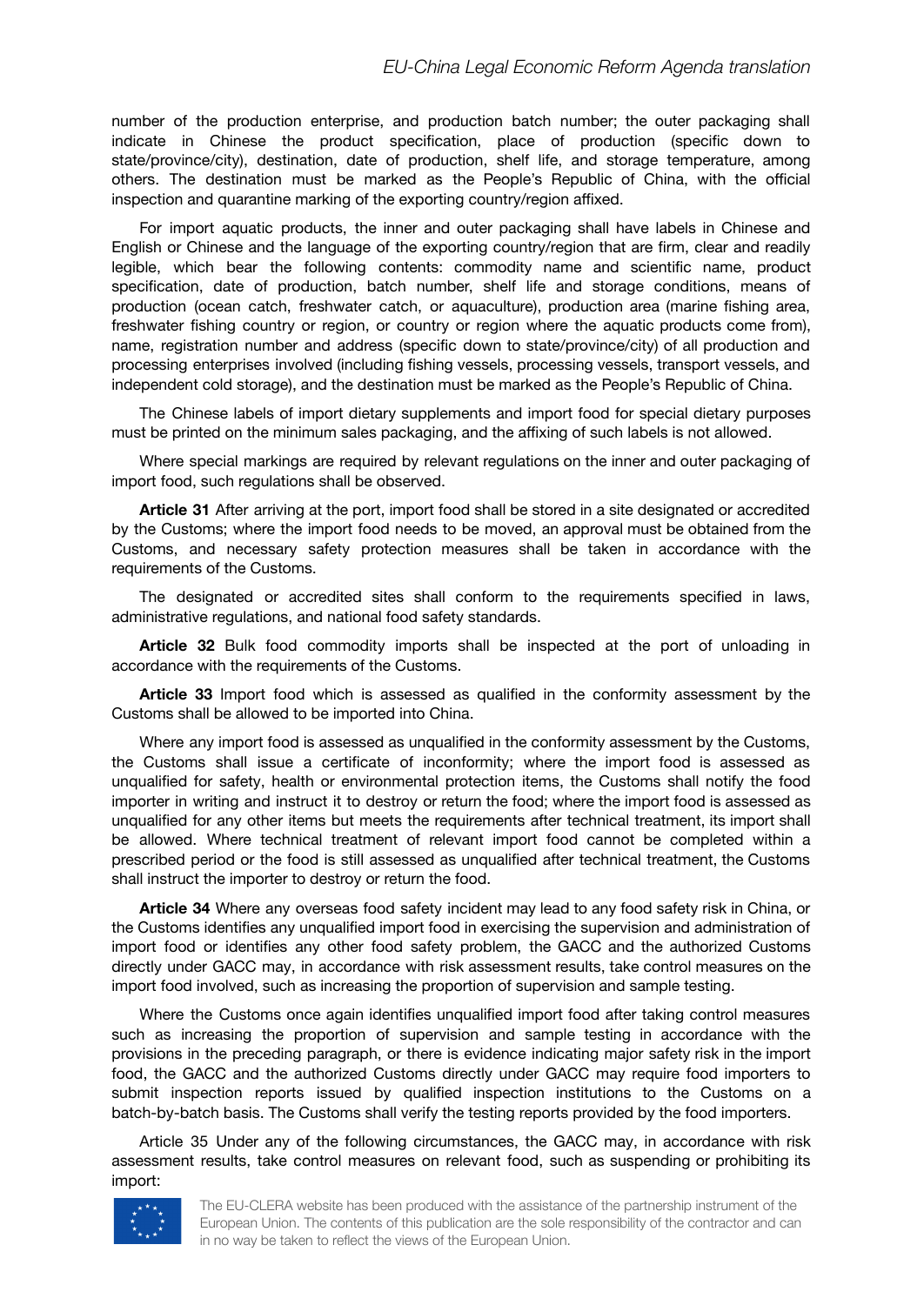(I) Where any major animal or plant disease occurs in the exporting country/region or a significant change takes place in its food safety system, which makes it unable to effectively ensure the safety of food exported to China;

(II) Where the import food is contaminated by pathogens of quarantinable infectious diseases, or there is evidence indicating that the food could become a vector of quarantinable infectious diseases, and there is no effective sanitary treatment available;

(III) Where, for any import food subject to control measures taken by the Customs in accordance with the provisions in Paragraph 2 of Article 34 of these *Measures*, it is again identified to be unqualified for safety, health or environmental protection items;

(IV) Where the overseas production enterprise violates relevant Chinese laws and regulations, and the circumstances are of a serious nature; or

(V) Where other information indicates that the food has significant safety risks.

**Article 36** When the safety risk of import food is reduced to a manageable level, the GACC and the authorized Customs directly under GACC may lift corresponding control measures in the following ways:

(I) For the food subject to the control measures as stipulated in Paragraph 1 of Article 34 of these *Measures*, where no such food is identified to be unqualified within a prescribed period and within specified batches, such control measures may be lifted on the basis of risk assessment;

(II) For the food subject to the control measures as stipulated in Paragraph 2 of Article 34 of these *Measures*, where the exporting country/region has adopted preventive measures, and the risk assessment of GACC indicates that such measures can ensure food safety and control the risk of animal or plant diseases, or there is no such food identified to be unqualified within a prescribed period and within specified batches since the date of taking such control measures, the Customs may lift the measures on the basis of risk assessment; or

(III) For the food subject to import suspension or prohibition, if the competent authority of the exporting country/region has taken risk control measures and the food passes the GACC's assessment, such suspension or prohibition may be lifted. For the food of which the import has been resumed, the GACC may adopt the control measures as specified in Article 34 of these *Measures* based on assessment results.

**Article 37** Where a food importer finds that the import food is noncompliant with laws, administrative regulations, and national food safety standards, or there is evidence indicating that the import food may harm human health, the food importer shall, in accordance with Article 63 and Paragraph 3 of Article 94 of the *Food Safety Law*, immediately stop importing, selling and using the import food, recall the food that has already been sold in market, notify relevant producers, operators and consumers, record the recall and notification, and report the food recall, notification and disposal to the local Customs.

#### **Chapter III Food Export**

**Article 38** An export food production enterprise shall ensure that the food it exports conforms to the standards of the importing country/region or the requirements of contracts, and special requirements, if any, in international treaties or agreements that China has concluded or joined in.

Where the importing country/region has no standard, the contract provides no requirement, and the international treaties or agreements that China has concluded or joined in also include no relevant requirement, the export food production enterprise shall ensure that the food it exports conforms to national food safety standards of China.

**Article 39** The Customs shall implement supervision and administration on export food in accordance with the law. The measures for the supervision and administration of export food include record filing of the crop and animal farms for raw materials, record filing of export food production enterprises, verification of enterprises, document review, on-site inspection, supervision and sample

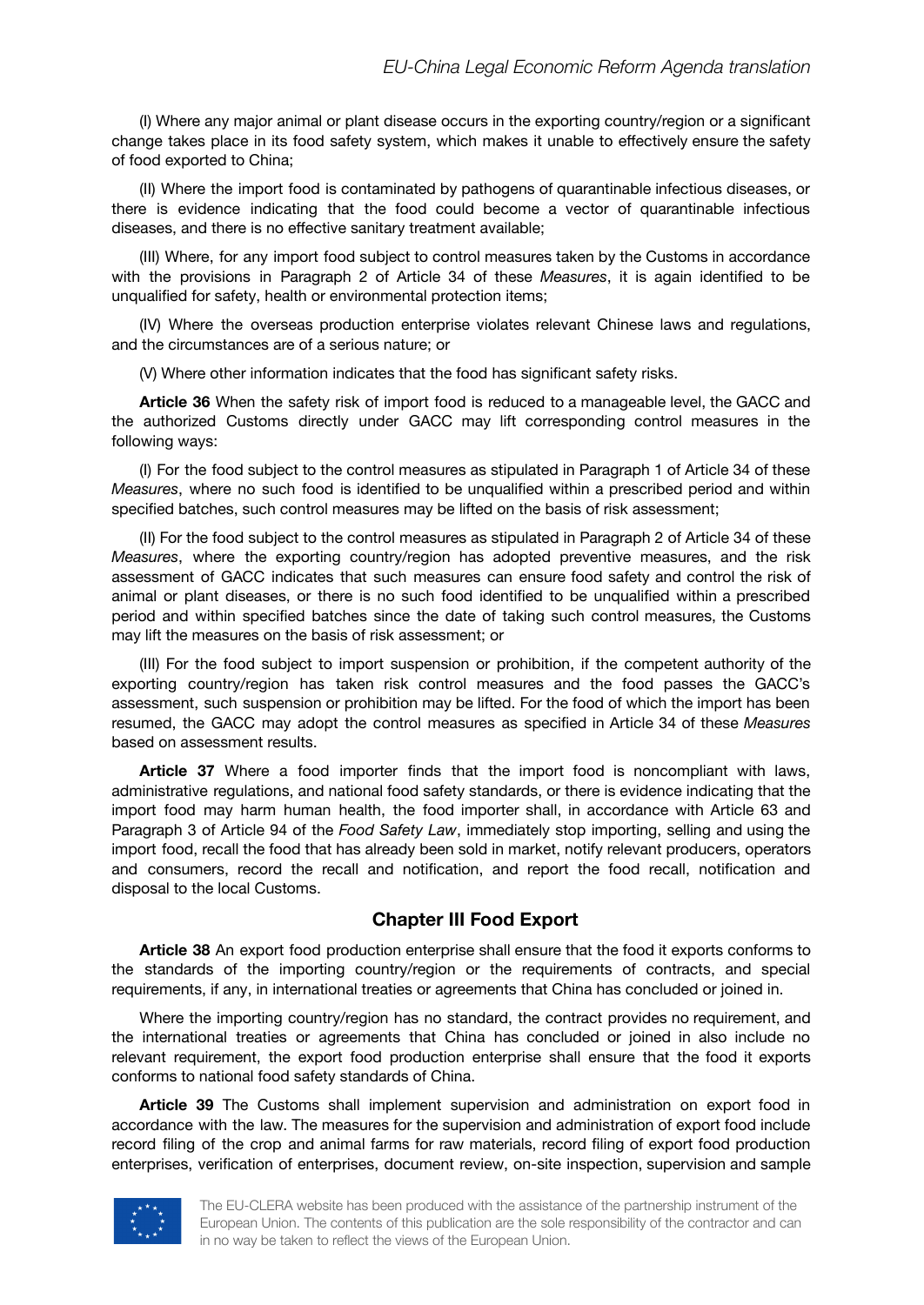testing, sampling inspection at ports, overseas notification verification, and various combinations of such measures.

**Article 40** The crop or animal farm producing raw materials that are used in export food shall file records with the local Customs.

The GACC shall consolidate and announce the list of filed crop and animal farms producing materials, and formulate the requirements and procedures for record filing.

**Article 41** The Customs shall, in accordance with the law, adopt methods such as document review, on-site inspection, and enterprise verification to supervise the filed crop and animal farms producing raw materials.

**Article 42** Export food production enterprises shall file records with the local Customs of their domicile in accordance with the record filing procedures and requirements formulated by the GACC.

**Article 43** Where a foreign country/region implements registration-based administration over Chinese production enterprises exporting food to the country/region and requires for a recommendation by the GACC, export food production enterprises shall submit application to the local Customs of their domicile, and the local Customs shall report to the GACC upon initial verification.

The GACC shall handle the registration for export recommendation upon a full consideration of an enterprise's credit, supervision and administration conditions, and the initial verification results of the local Customs in a combined manner, and the procedures and requirements for the registration for export recommendation shall be formulated by the GACC.

**Article 44** An export food production enterprise shall establish a complete and traceable food safety and sanitation control system, and maintain the effective operation of the system to ensure that the production, processing and storage process of the export food continuously conforms to Chinese laws, regulations, and safety and sanitation requirements for export food production enterprises. Where there are special requirements stipulated by relevant laws and regulations of the importing country/region, or included in relevant international treaties or agreements, the export food production enterprise shall also comply with such requirements.

The export food production enterprise shall establish a supplier assessment system, a receiving inspection record system, a production record keeping system, a delivery inspection record system, a traceability system for export food, and a disposal mechanism for unqualified food. Relevant records shall be authentic and valid and kept for at least six months after the expiry of the food shelf life; where the shelf life is not specified, the records shall be kept for no less than two years.

**Article 45** An export food production enterprise shall make sure that the packaging and transportation methods of export food meet the requirements for food safety.

**Article 46** An export food production enterprise shall indicate on the transportation packaging the record filing number of production enterprise, product name, production batch number, and the date of production.

Where the importing country/region or the contract has special requirements, the labeled information specified in the preceding paragraph may be adjusted by the export food production enterprise upon the approval of Customs directly under GACC, as long as the products remain traceable.

**Article 47** The Customs shall supervise and inspect the operation of the food safety and sanitation control system of export food production enterprises within their jurisdiction. The supervision and inspection shall include routine inspections and annual inspections.

The supervision and inspection may be conducted through document review, on-site inspection, and enterprise verification, and may be carried out in conjunction with the verification of overseas notifications of export food, supervision and sample testing, and on-site examination.

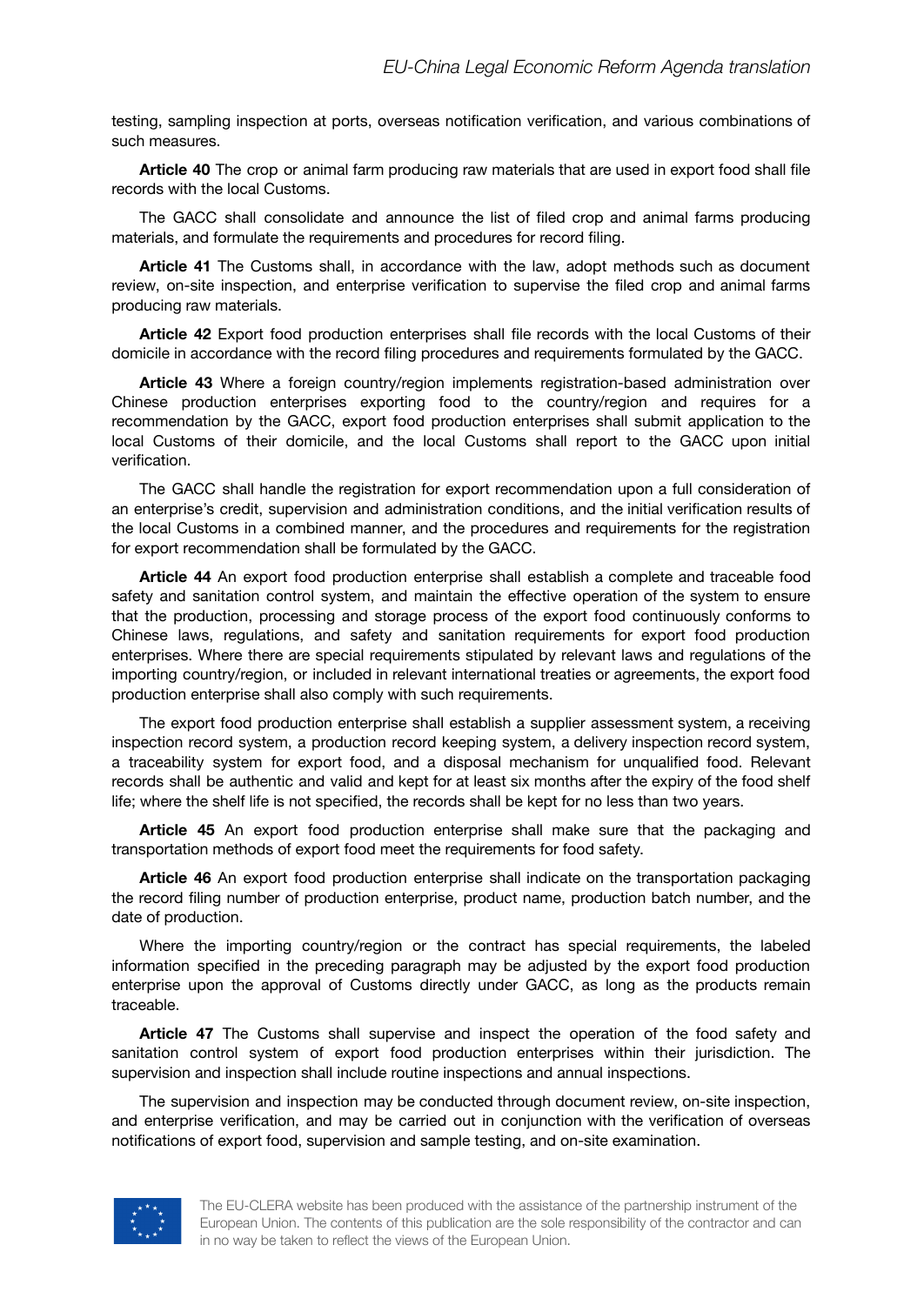**Article 48** Export food shall be inspected and quarantined by the Customs of the place of origin in accordance with the law.

The GACC may, for the purpose of facilitating foreign trade and export food inspection and quarantine, designate other sites to carry out the inspection and quarantine.

**Article 49** Export food production enterprises and food exporters shall submit pre-declaration supervision applications to the Customs at the place of origin or the place where the goods are assembled in accordance with laws, administrative regulations and provisions of the GACC.

After the Customs at the place of origin or the place where the goods are assembled accepts the pre-declaration supervision application, it shall conduct on-site inspection and supervision and sample testing on the export food that is subject to inspection and quarantine in accordance with the law.

**Article 50** The Customs shall formulate the annual national plan for supervision and sample testing of export food safety and organize its implementation.

**Article 51** Where the export food is assessed as qualified during on-site inspection and supervision and sample testing, the Customs shall issue a certificate approving its export. Where there is any change in the requirements of the importing country/region for the form or content of the certificate, the Customs may, upon the approval of the GACC, modify the certificate accordingly.

Where the export food is assessed as unqualified during on-site inspection and supervision and sample testing, the Customs shall notify the exporter or its agent in writing. Where technical treatment can be implemented, the export shall only be allowed after the export food is deemed qualified upon technical treatment; where technical treatment cannot be implemented, or the export food is still unqualified after such treatment, the food export shall not be allowed.

**Article 52** The food exporters or their agents shall truthfully declare with the Customs for export food.

**Article 53** The Customs shall conduct inspections on the export food at ports. Where the export food fails to pass the port inspection, its export shall not be allowed.

**Article 54** Where the GACC receives any notification from international organizations or foreign government agencies on the safety of export food, the GACC shall verify the information, and as needed, take control measures including adjusting the proportion of supervision and sample testing, requiring food exporters to submit inspection reports issued by qualified inspection institutions to the Customs on a batch-by-batch basis, and withdrawing the registration recommendation to overseas competent authorities.

**Article 55** Where the export food has any safety problems which have already caused or may cause harm to human health and life, export food producers and operators shall take immediate measures to avoid and mitigate such harm and report to the local Customs.

**Article 56** Where the Customs identifies any safety problems during the supervision and administration of export food, it shall notify the government at the same level and the competent authority of food safety at the next higher level.

#### **Chapter IV Supervision and Administration**

**Article 57** The GACC shall collect and consolidate the information of import and export food safety, and establish an information management system for import and export food safety in accordance with Article 100 of the *Food Safety Law*.

The Customs at all levels shall be responsible for the collection and collation of the information of import and export food safety within their jurisdiction and of those designated by higher-level Customs, and notify the local governments, relevant government agencies, institutions and enterprises within their jurisdiction in accordance with relevant regulations. Where the notified information relates to other regions, the Customs of these regions shall be notified at the same time.

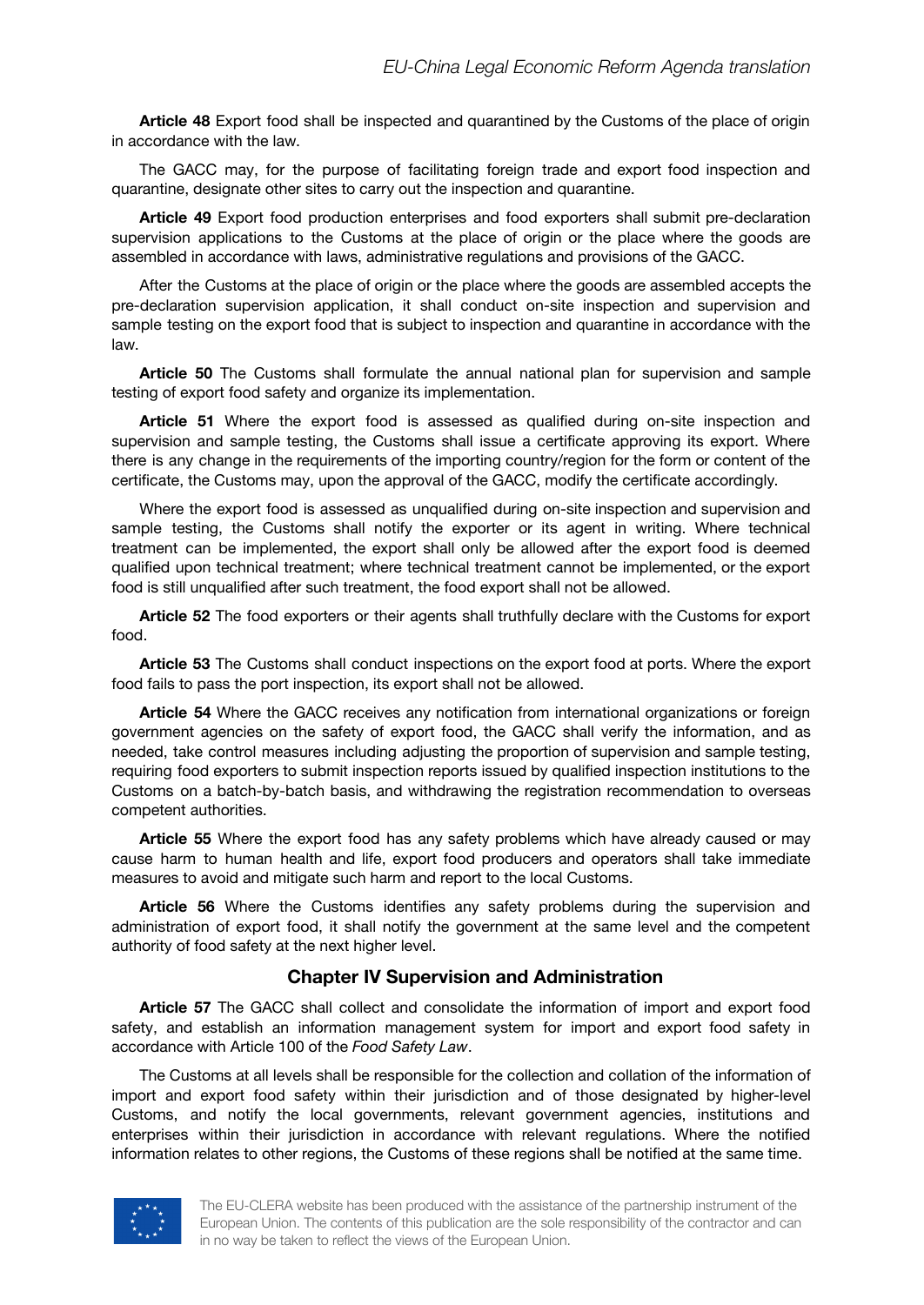In addition to the information of import and export food safety as stipulated in Article 100 of the *Food Safety Law*, the Customs shall also collect and consolidate information related to overseas technical trade measures on food.

**Article 58** The Customs shall conduct risk analysis on the collected information of import and export food safety, draw conclusions from the analysis, and decide on corresponding control measures based on the results of risk analysis.

**Article 59** Where food safety incidents or diseases occurring within or outside China may impact on the safety of import and export food, or serious food safety problems are identified in import and export food, the Customs directly under GACC shall report to the GACC in a timely manner. The GACC shall, according to the circumstances, give risk warnings by issuing risk warning circulars within the Customs system, reporting to the departments of food safety supervision and administration, health administration, and agricultural administration of the State Council, and issuing risk warning notices to consumers where necessary.

Where the GACC issues a risk warning circular, the Customs shall adopt the control measures stipulated in Article 34, Article 35, Article 36 and Article 54 of these *Measures* on import and export food in accordance with the requirements of the risk warning circular.

**Article 60** The Customs shall formulate the annual national risk monitoring plan for the safety of import and export food, under which the monitoring data and related information on food-borne diseases, food contamination and hazards in import and export food shall be systematically and continuously collected.

**Article 61** Where any food safety incidents occurring overseas may impact on China, or an assessment indicates uncontrollable risks, the GACC may refer to international practices and directly release risk warning circulars within the Customs system or risk warning notices to consumers, and adopt the control measures as stipulated in Articles 34, 35 and 36 of these *Measures*.

**Article 62** The Customs shall formulate and organize the implementation of the emergency response plan for import and export food safety emergencies.

**Article 63** When performing the duties and functions of supervising and administering import and export food safety in accordance with the law, the Customs may take the following measures:

(I) Entering the production and operation facilities to carry out on-site inspections;

(II) Conducting sampling inspection on the food produced and handled in operations;

(III) Consulting and duplicating relevant contracts, bills, account books and other relevant materials; or

(IV) Sealing up or detaining food proven to be noncompliant with national food safety standards, containing hidden safety hazards as indicated by evidence, or illegally produced and handled in operations.

**Article 64** The Customs shall implement credit administration over import and export enterprises in accordance with the law.

**Article 65** The Customs shall conduct inspections and verifications of import and export food producers and operators, as well as the field crop and animal farms producing raw materials in accordance with the law.

**Article 66** Food transiting through China shall conform to the regulatory requirements of the GACC for goods in transit. During the transit period, the transit food shall not be unpacked or unloaded from the means of transport without the approval of the Customs. The food in transit shall be transported out of China within a prescribed period.

**Article 67** Where import and export food producers or operators have any objections to the Customs' inspection results, they may apply for a re-inspection in accordance with relevant provisions on the re-inspection of import and export commodities.

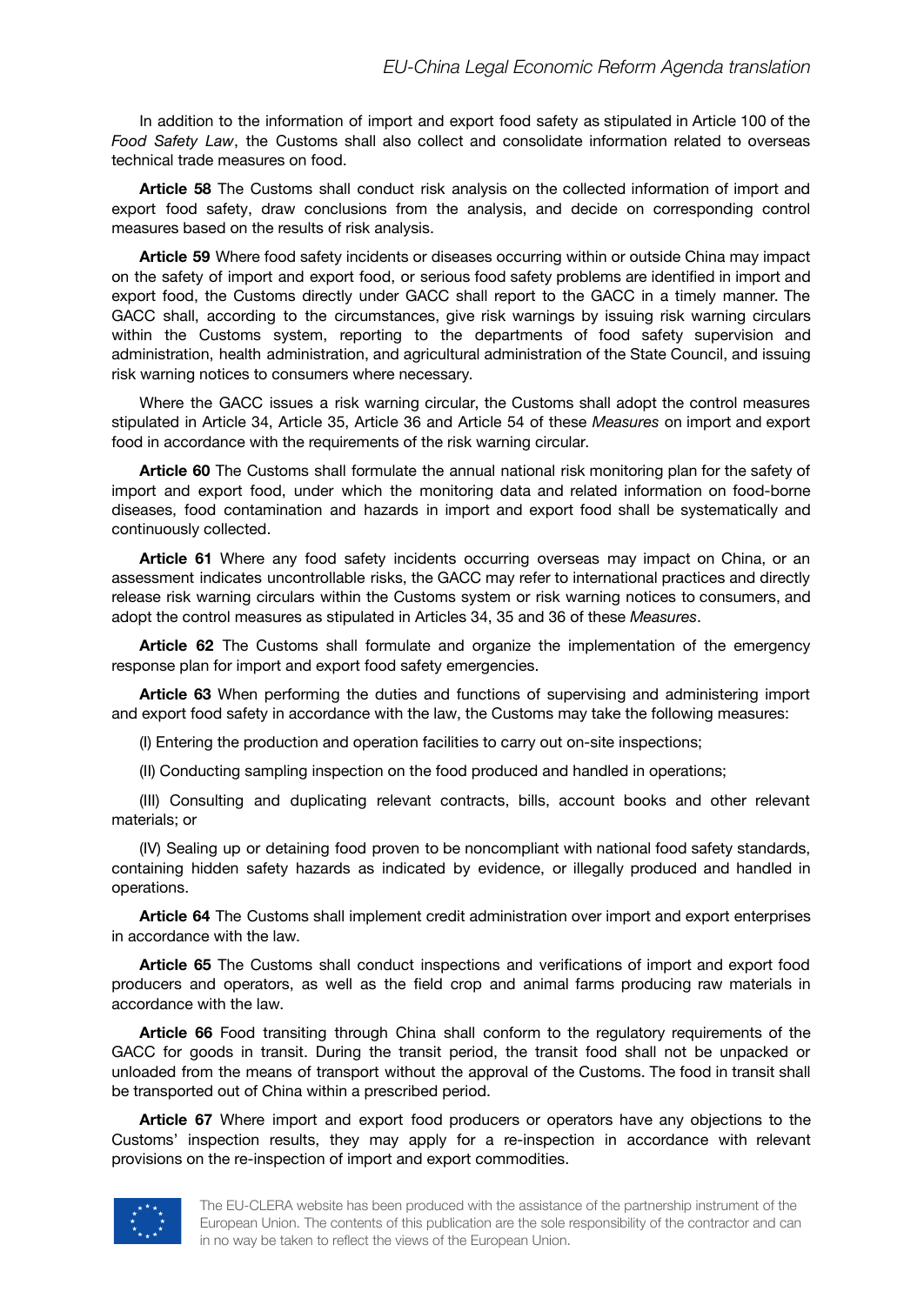Under any of the following circumstances, the Customs shall not accept the application for re-inspection:

(I) Where the inspection results indicate that the microbiological indicators exceed the standard level;

(II) Where the shelf life of backup samples used for re-inspection has expired; or

(III) Where the backup samples cannot be used for the re-inspection due to other reasons.

### **Chapter V Legal Liabilities**

**Article 68** Where there is any change in the field information of food importers and they fail to apply for the change of filed information with the Customs in accordance with relevant regulations, the Customs shall issue a warning if the circumstances are of a serious nature.

Where food importers provide false information for record filing, the Customs shall impose a fine of no more than RMB 10,000.

**Article 69** Where domestic producers and operators of import and export food do not cooperate with the Customs on import and export food safety inspections, refuse to accept inquiries or request for materials, or the responses and materials provided do not conform to the actual situation, the Customs shall issue a warning or impose a fine of no more than RMB 10,000.

**Article 70** Where the Customs identifies that the pre-packaged import food has not been affixed with a label in Chinese or the label does not conform to laws and regulations and national food safety standards during the regulation of pre-packaged import food, and the food importers refuse to destroy, return or implement technical treatment on the food, the Customs shall issue a warning or impose a fine of no more than RMB 10,000.

**Article 71** Where anyone moves the import food from a site designated or accredited by the Customs without approval of the Customs, the Customs shall instruct the person or business to make rectifications or impose a fine of no more than RMB 10,000.

**Article 72** Where the following violations fall within the scope of "exporting food in breach of this *Law*" as stipulated in Subparagraph 3 of Paragraph 1 of Article 129 of the *Food Safety Law*, the Customs shall impose punishment in accordance with Article 124 of the *Food Safety Law*:

(I) Where the export food that has passed the supervision and sample testing of the Customs and for which the Customs has issued a certificate is replaced without approval;

(II) Where adulterated or fake food is exported, low quality food is substituted for high quality food, or unqualified food is substituted for qualified food;

(III) Where the food produced by unregistered export food production enterprises is exported;

(IV) Where the food produced by unregistered export food production enterprises is exported to a country/region that has registration requirements, or the food that is produced by registered export food production enterprises but does not fall within the scope of registered categories is exported;

(V) Where export food production enterprises use raw materials produced by crop or animal farms in breach of relevant regulations; and

(VI) Where an export food producer or operator is under any of the circumstances as provided in Articles 123, 124, 125 and 126 of the *Food Safety Law*, and the import food does not conform to the requirements of the importing country/region.

**Article 73** Anyone who violates the provisions of these *Measures* shall be held criminally accountable where such violation constitutes any crime.

### **Chapter VI Supplementary Provisions**

**Article 74** The supervision and administration of import and export food safety for special customs supervision areas, bonded supervision areas, food purchased from market for export, petty